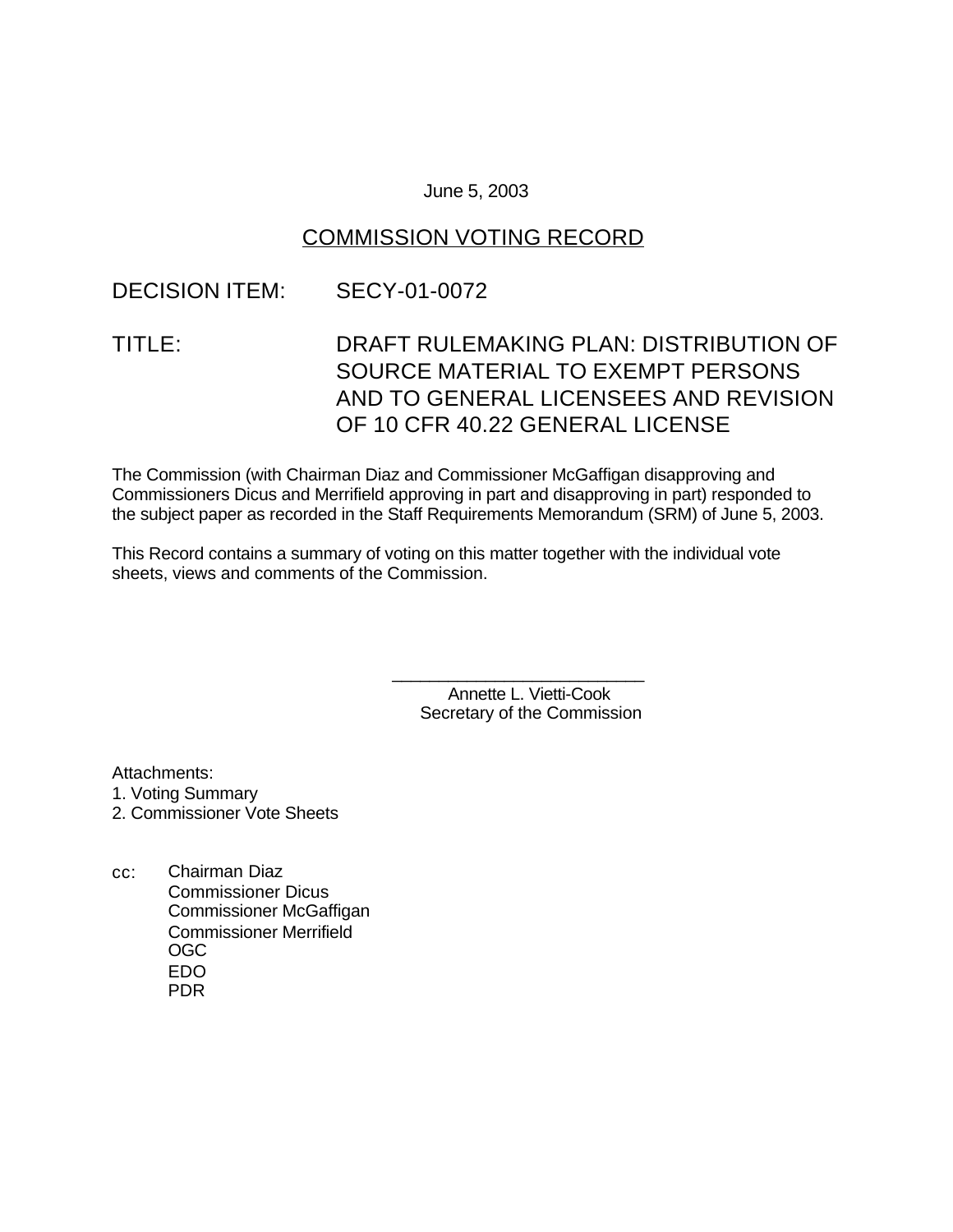## VOTING SUMMARY - SECY-01-0072

## RECORDED VOTES

 NOT APRVD DISAPRVD ABSTAIN PARTICIP COMMENTS DATE CHRM. DIAZ X X 4/9/03 COMR. DICUS X X X 6/18/01 COMR. McGAFFIGAN X X 5/16/03 COMR. MERRIFIELD X X X 3/28/02

### COMMENT RESOLUTION

In their vote sheets, Chairman Diaz and Commissioner McGaffigan disapproved and Commissioners Dicus and Merrifield approved in part and disapproved in part. Subsequently, the comments of the Commission were incorporated into the guidance to staff as reflected in the SRM issued on June 5, 2003.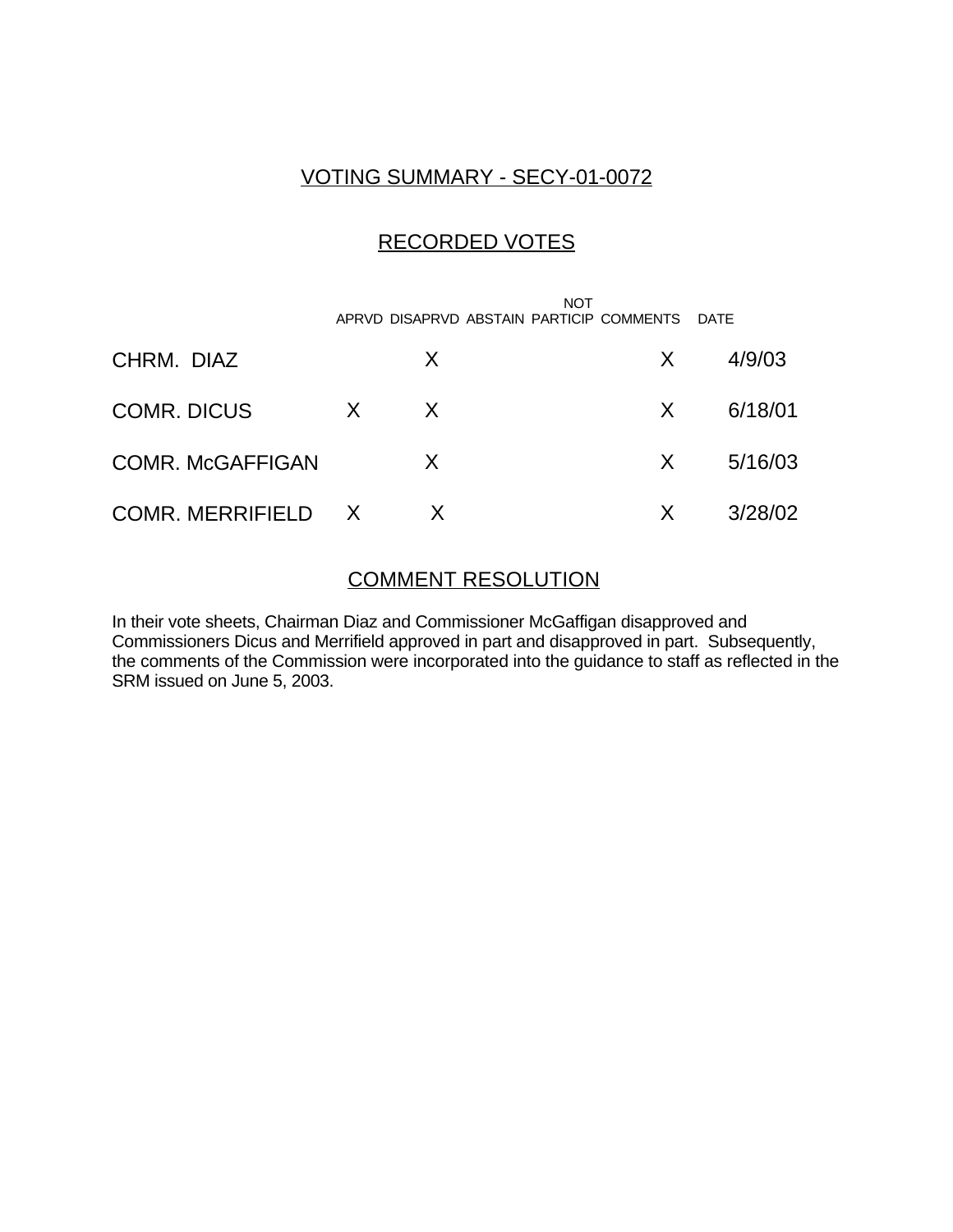### **Commissioner Comments on SECY-01-0072**

#### Chairman Diaz

I disapprove staff's recommendation to implement Option 4 in the subject rulemaking plan. Staff states that "the changes presented under this option would increase NRC's ability to maintain safety and protect the environment." The paper does not provide support for this statement, primarily because the staff does not have available information to identify the impacts of the proposed regulatory changes and regulations, i.e, Option 4 is not the tool to gather the information.

When I approved staff developing a rulemaking plan to improve control of the distribution of source material to exempt persons and to general licensees and the incorporation of the resolution of PRM-40-27 to make Part 40 more risk-informed (SECY-99-259), I noted that:

The staff should not include such reporting requirements if their sole purpose is for NRC to obtain knowledge about how people are using material under the exemption or general license. Since additional reporting requirements would add recurring burden to distributors and recipients, the staff should only include reporting requirements necessary for assurance of adequate protection of public health and safety. If the staff believes it needs additional information about products and amounts of material distributed and used by persons exempt and general licensees, the staff should use the information developed as part of the reassessment of exemptions, including comments that will be provided on the draft report, obtain additional information as part of its interactions with EPA, OSHA, and the States, and consider the use of a contractor or survey of users to obtain the information. This will allow the staff to obtain information about all exempt persons and general licensees using material, not simply persons that receive material from specific licensees.

This continues to be my position. Thus, I approve a modified Option 1, leave the provisions of §40.13 and §40.22 unchanged at this time, but develop a plan to obtain the information using interactions and mechanisms such as those proposed in my earlier vote.

I have long been a strong proponent of consistent and reasonable radiation protection for both the public and workers, as I noted in my vote on another proposed Part 40 amendment (SECY-00-0201). While collecting the necessary information prior to proceeding with a rulemaking would delay any Part 40 rulemaking in the near term, I believe that in the long term this is the most prudent course of action to eventually establish a dose-based approach for regulation of source material.

### Commissioner Dicus

I approve the staff proposal to proceed with rulemaking. However, I do not agree with the staff's recommendation to implement Option 4 in the rulemaking plan, but rather recommend that the staff pursue rulemaking in accordance with Option 5. I believe that at best, Option 4 presents an approach that would be overly complicated, extremely difficult and time-consuming to implement. I agree with several of the Agreement States that have experience in this area and believe that a larger effort at data collection would need to be done prior to development of a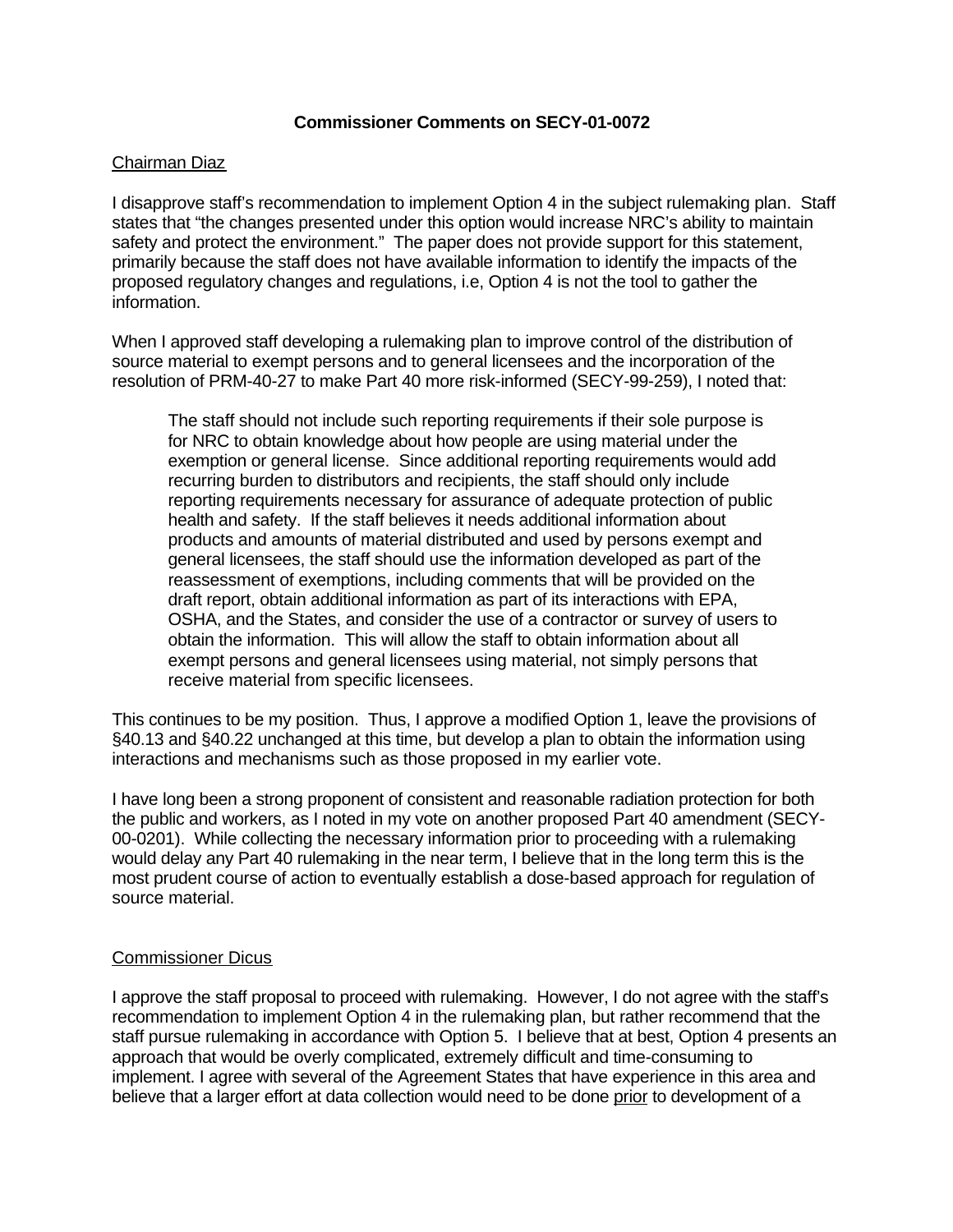proposed rule, which would lead to greatly increased costs and time for final implementation of this rule than was proposed in SECY-01-0072.

If we are truly concerned about the *potential* for members of the public to receive greater than 1 mSv *today* from these licensed activities, then a simpler and direct approach to rulemaking, as proposed by Option 5, needs to be initiated. As the staff points out, this Option would provide an existing method for fee recovery and would be relatively easy and quick to implement, because the specific license conditions are already in place. What is most important, however, is that Option 5 would allow the Commission to better identify users and enforce these requirements much more effectively than the other rulemaking options, which would lead to a greater assurance that generally licensed source material is being used safely, thus maintaining public health and safety while protecting the environment.

#### Commissioner McGaffigan

I agree with Commissioner Diaz and approve the staff moving forward with a modified Option 1 which includes collecting more information for PRM 40-27 and granting PRM 40-28.

I understand and agree with the concerns put forth by both the State of Colorado and the Organization of Agreement States in PRM 40-27 and by David Barbour in PRM 40-28. PRM 40- 27 outlines a very specific issue associated with 10 CFR 40.22 namely the worker doses, possible improper waste disposal, and facility contamination that result from allowing a general licensee to receive up to 150 pounds of thorium per year while being exempt from 10 CFR Parts 19, 20 and 21. Although the regulations allow general licensees to receive up to 150 pounds per year of source material, which includes uranium and thorium, I suspect that it is the facilities that use relatively pure forms of thorium in significant quantities that are causing most of the problems. The possible worker doses cited by the petition were excessive and the cost to the taxpayers to remove the contamination at the facility after the company left are unacceptable. NRC should modify its regulations to remove this loophole, but the question is how.

My initial thought was to vote to grant both petitions as requested, as the simplest and fastest way to resolve this issue (Option 2). I still believe that is the correct path forward for PRM 40-28 concerning uranium counterweights. This is a very narrow rulemaking and would be relatively straightforward for the staff to implement. Therefore, I approve granting this petition. However, for PRM 40-27, I do not feel that NRC has enough information to go forward with a rulemaking at this time. NRC has no records and only limited information concerning the type and number of facilities where workers could be getting significant doses and significant contamination could be occurring. It is important to fully understand the scope of the issue prior to initiating a rulemaking to ensure that the rulemaking will encompass the facilities of greatest concern. The staff should first collect information on the number and types of facilities receiving exempt quantities of source material, particularly thorium in significant quantities, under 10 CFR 40.22 before initiating the rulemaking. This is one of the reasons that I do not agree with the staff's recommended Option 4 or my fellow Commissioners' recommended Option 5. I do not feel that the staff is ready to go forward with rulemaking because I do not think they have the information needed to develop the criteria on quantities, uses, forms, or concentrations of generally licensed 40.22 source material above which regulatory action is needed. Such criteria are necessary for both Options 4 and 5. I do not want the staff to develop criteria with inadequate information and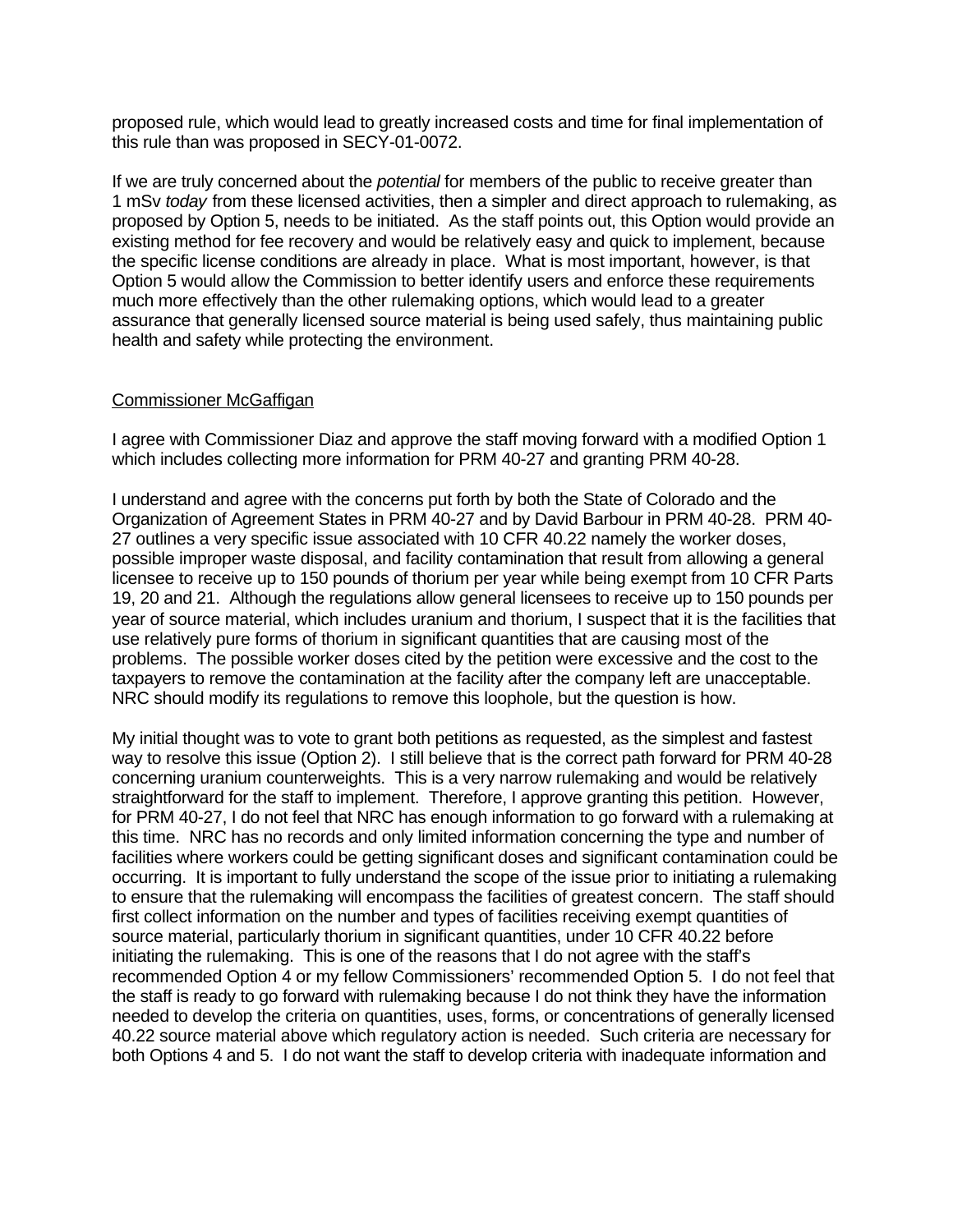then use the rulemaking process to refine the criteria. I think that undermines our credibility.<sup>1</sup> I also do not want the staff to develop the criteria using NUREG-1717 because of its obvious over-conservatism. This NUREG is flawed and should not be used as the basis for a regulatory action. I think the staff must first attempt to gather the information necessary to make sound regulatory decisions.

A disadvantage of not granting PRM 40-27 at this time and instead taking time to collect information is the delay in fixing the problem. While we collect information there may be facilities where workers are receiving up to 1 rem/year without being designated occupational workers, where there are no radiation safety programs, and no waste disposal procedures as stated by Colorado and OAS in their petition. To help resolve this issue I suggest that during the information collection process if the staff or an Agreement State finds a facility with conditions similar to those at the Colorado facility, the staff or the Agreement State should take action, such as issuing an immediately effective Order, to bring the facility under Parts 19, 20, and 21.

I realize that there may be difficulties in collecting information on a voluntary basis from the facilities that distribute source material, such as thorium compounds, to 40.22 general licensees in quantities less than 15 pounds per shipment, and 150 pounds per year; and from the facilities which meet the 40.22 general license criteria. The staff raised this issue in Option 3 and if the staff cannot reasonably collect the information needed, Option 3 may need to be reconsidered. However, I believe the staff should first try to collect the information before resorting to using rulemaking as a tool for gathering the information to set the appropriate criteria for regulatory action. Also, I think the agency should consider issuing Orders to significant source material distributors as a means of collecting information.

Finally, after the staff has completed collecting the necessary information and begins working to determine the quantities, uses, forms or concentrations of source material that will require increased regulation by NRC, I caution the staff to use realistic scenarios and models that represent real life situations. The flaws with NUREG-1717 result from the contractor and staff developing overly conservative and sometimes unreasonable assumptions.

#### Commissioner Merrifield

I agree with Commissioner Dicus' vote in that I disapprove the staff's recommended option 4 and approve option 5 as presented in SECY-01-0072, Draft Rulemaking Plan: Distribution of Source Material to Exempt Persons and to General Licensees and Revision of 10 CFR 40.22 General Use. Either option 4 or 5 would resolve two long standing requests for rulemaking. On the surface, option 4 is very attractive and is probably, in the long term, the more risk informed approach. However, I am not convinced that the staff currently has enough data to adequately develop a multiple tiered approach in the near future. Thus implementing option 4 could, in my opinion, be resource intensive and confusing to our stakeholders. Option 5 is a more simplistic approach in that it establishes a new lower criteria for a general license based on a public health and safety perspective and contains a better defined mechanism for identifying the funding mechanism for this activity. I believe that this more simplistic approach is the better approach at this time.

 $1$  I believe that our credibility has been hurt by a previous proposed rule regarding the 40.13(a) exemption, which drew a wide range of negative comments when issued last fall. Chairman Diaz and I opposed issuing that proposed rule (see Commission voting record on SECY-00-0201).